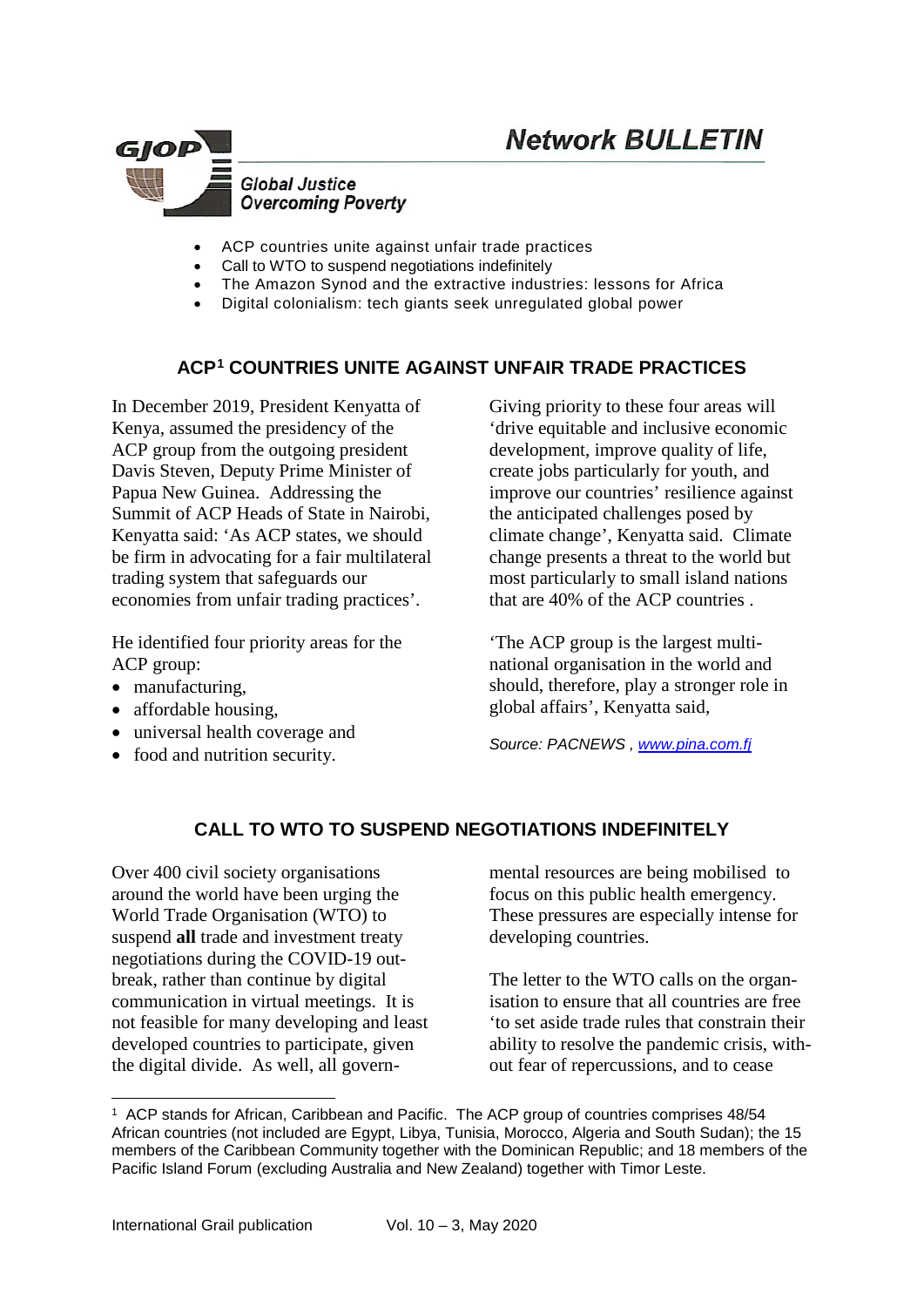other negotiations and activities that divert their energy and resources from that goal'. **It goes further to state that 'the COVID-19 pandemic necessitates a fundamental re-think of rules negotiated in trade agreements'.** It notes particularly rules 'that encourage monopolies, that reduce affordable access to all forms of medical supplies and that put at risk the lives of people in every country of the world'.

150 non-governmental organisations (NGOs) also wrote specifically to Colombian Ambassador Santiago Wills, the chairperson of the WTO's negotiations on fisheries. These talks are widely regarded as the only current multilateral negotiations with the chance of a meaningful outcome and were supposed to conclude at the end of this year, a deadline set by the United Nations Sustainable Development Goals.

After consulting participating members, Wills concluded that they were not prepared to engage in virtual discussions on binding decisions; and he announced in the first week of this month (May) that further work must be put on hold as they wait for pandemic-related restrictions to lift. Negotiators are now unlikely to meet their 2020 deadline.

Wills told members he would monitor the situation and touch base with them at a later date, although he did not specify when. He also urged members to keep engaging with each other in the meantime.

*Source: Hannah Monicken, 7 May 2020. [www.insidetrade.com/daily-news](http://www.insidetrade.com/daily-news)*

## **THE AMAZON SYNOD AND THE EXTRACTIVE INDUSTRIES** Lessons for the Church in Africa

Much of the commentary around the Amazon synod has focussed on its doctrinal pronouncements, especially about married priests and pantheism, but the Synod's Final [Document](https://zenit.org/articles/amazon-synod-zenit-translation-of-final-document-introduction-and-chapter-one/) (FD) is an important contribution to Catholic social teaching. In particular, it made some powerful recommendations for a pastoral response to extractivism<sup>[2](#page-1-0)</sup> as a model for development.

The Amazon Synod introduced the notion that **any economic model that seeks to attract direct foreign investment and spur economic growth should always adhere to ethical values, especially the care of God's creation and respect for the human dignity of society's most vulnerable members.** This is a deep

lesson that Africa and the Church on the continent should also embrace.

#### **The darker side of extractivism**

Extractivism is one of the most pressing moral issues of our time. Several countries in South America and Africa have adopted progressive extractivism as a model for development. It is a short-sighted strategy where countries build their direct foreign investment and economic growth on largescale extraction and export of natural resources with little regard for human rights, care for the environment, and the long-term effects of unrestrained extractivism.

Corruption is the dark face of extractivism. Many resource-rich countries in the global south fail to gain maximum benefit from

<span id="page-1-0"></span> $\frac{1}{2}$  $2$  Extractivism is a term of growing use in Latin America. It describes economic activities that remove (extract) large amounts of a nation's non-renewable natural resources (raw materials) to sell on the world market.

Extractive industries have increasingly formed the base of Latin American economies under neoliberalism. Examples are mining industries of all kinds, quarrying, crude oil and natural gas industries,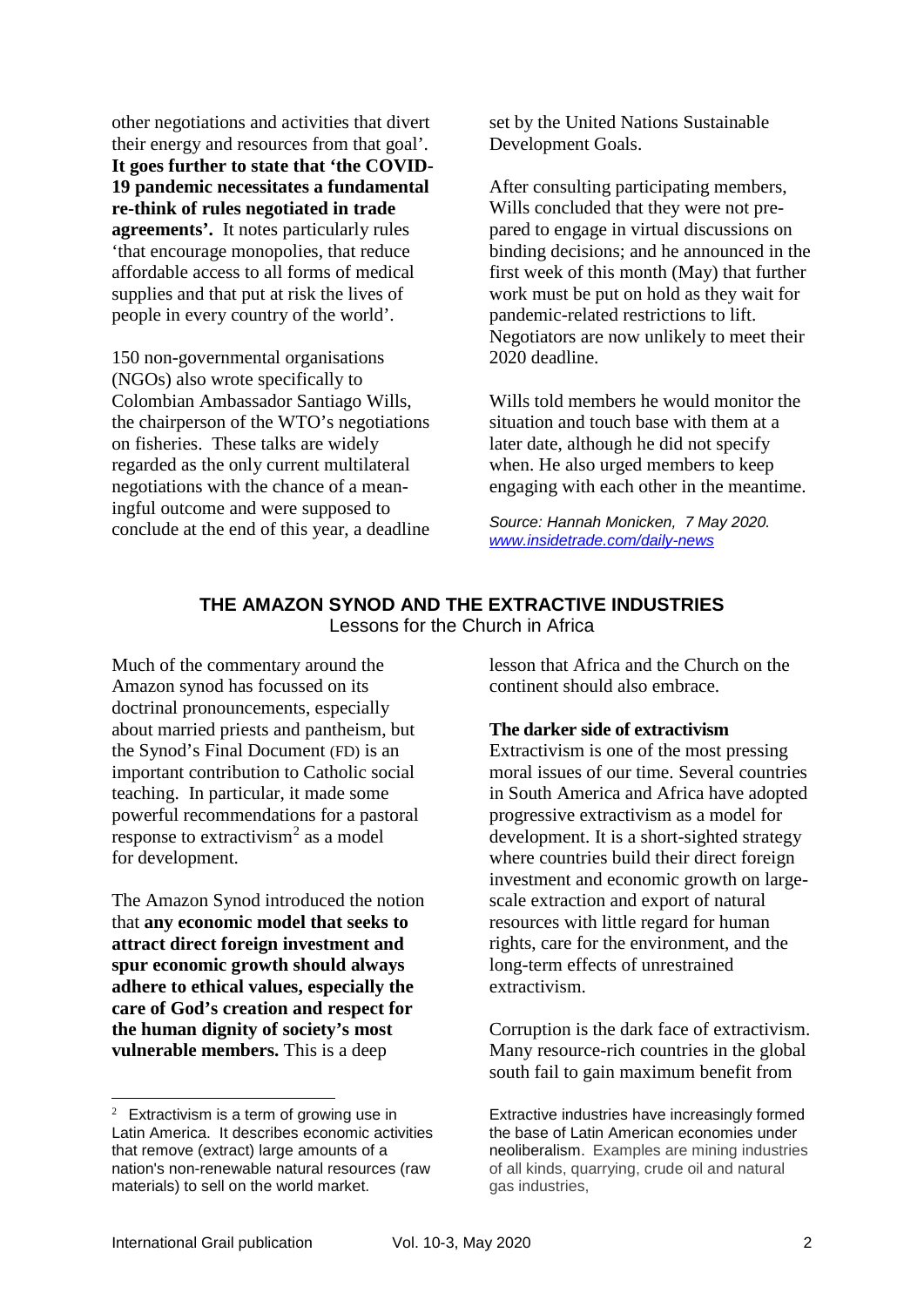extractivism because of illegal money dealings and unfair trade agreements. The wealth created often remains in the hands of an elite minority (FD 72). Among the communities living in resource-rich areas the extractive industries have violated human rights and caused massive suffering among the poor.

The Synod denounced a 'predatory extractivism which responds only to the logic of greed' (FD 67). The Final Document lists adverse effects of the extractive economy, with a particular reference to the destruction of the Amazon forests (FD, 10- 13). Other issues cited by the Synod echo those previously cited by the United Nations and other human rights organisations, such as land dispossession and the killing of anti-mining activists (FD 45- 50, 69). All these destructive issues call the Church 'to present Christ with all His power to liberate and humanise' (FD 15).

#### **A Church that takes sides**

'We may not be able to modify immediately the destructive model of extractivist development, but we do need to make clear where we stand, and whose side we are on' (FD 70). The Synod has recommended several practical commitments through which the Church would manifest its solidarity with victims of extractivism.

They include:

- a divestment campaign against extractive industries (FD 70);
- a campaign for a global fund to settle the ecological debt owed to suffering com-munities (FD 83);
- establishing a monitoring system against human rights violations.

This challenge equally applies to African countries. Strategies to woo investors and realise economic recovery should not be considered immune from ethical scrutiny. The economic development of a country is not only about economic growth and economic efficiency. It is primarily about people, including future generations, and the care of God's creation.

#### **Responsibility for ecological conversion**

The Synod also called for ecological conversion from the sin of consumerism. During one of their press conferences, some bishops pointed out that the industrialisation of the global north and its consumerist lifestyle are the key drivers of the expansion of extractive frontiers in South America and Africa. Ecological conversion is required from us all.

*Source: Rev. Stan [Muyebe](https://spotlight.africa/author/stan-muyebe/) OP, Coordinator, Justice and Peace Commissio ,Southern African Catholic Bishops' Conference*

## **DIGITAL COLONIALISM**  'Tech giants' join WTO negotiators to secure unregulated global power

'Digital data in the 21st century is like oil in the 18th century: an immensely, untapped valuable asset. For those who see data's fundamental value and learn to extract and use it, there will be huge rewards.' (The Economist)

Global tech giants have been lobbying World Trade Organisation (WTO) officials at trade talks in Geneva to allow them to continue to operate without regulation.

Calls for regulation are increasing here in Australia (and in other countries) to address Facebook and Google's data [abuse](https://www.theguardian.com/technology/2018/oct/25/facebook-fined-uk-privacy-access-user-data-cambridge-analytica;) [scandals;](https://www.theguardian.com/technology/2018/oct/25/facebook-fined-uk-privacy-access-user-data-cambridge-analytica;) [anti-competitive](https://www.theguardian.com/technology/2019/jun/03/tech-monopoly-congress-increases-antitrust-scrutiny-on-facebook-google-amazon) practices by Facebook, Google and Amazon; Apple's [tax](https://www.nytimes.com/2017/11/06/world/apple-taxes-jersey.html) avoidance; Uber's classifying of itself as a technological platform to [avoid](https://www.theguardian.com/technology/2017/dec/20/uber-european-court-of-justice-ruling-barcelona-taxi-drivers-ecj-eu) regulation and enable its [exploitation](https://www.theguardian.com/technology/2017/dec/20/uber-european-court-of-justice-ruling-barcelona-taxi-drivers-ecj-eu) of [workers;](https://www.theguardian.com/technology/2017/dec/20/uber-european-court-of-justice-ruling-barcelona-taxi-drivers-ecj-eu) and the human rights risks of facial [recognition](https://www.smh.com.au/technology/it-s-creepy-the-secretive-company-co-founded-by-an-australian-that-might-end-privacy-as-we-know-it-20200119-p53sod.html) software.